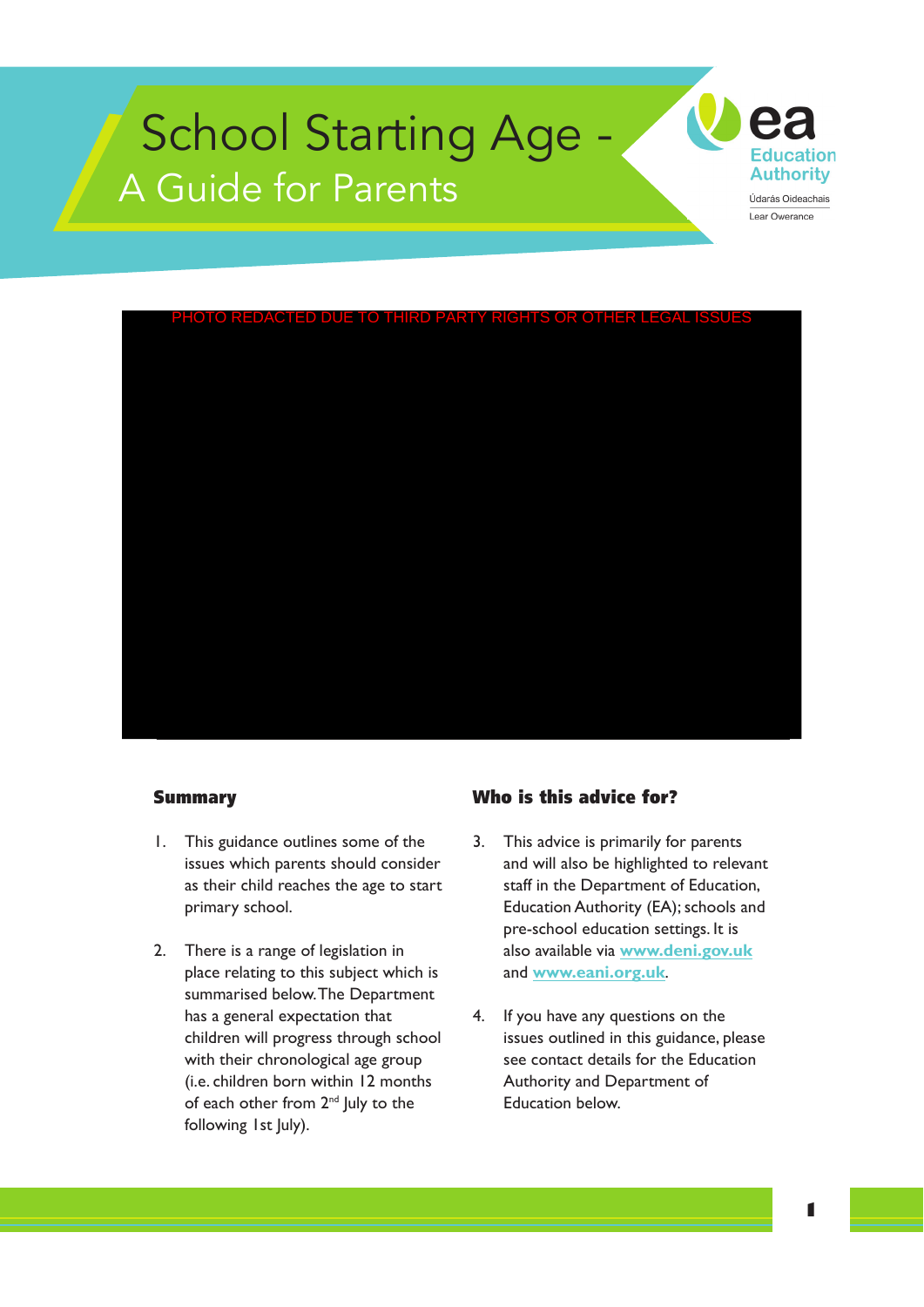

#### **Contents**

| Background to the Foundation Stage of the Curriculum                                  | $\overline{2}$  |
|---------------------------------------------------------------------------------------|-----------------|
| Compulsory School Age - the legal definition                                          | $\overline{3}$  |
| Process of applying for a Year 1 place                                                | $\overline{4}$  |
| If you are worried that your child may have difficulties settling into primary school | $\overline{4}$  |
| <b>Special Educational Needs</b>                                                      | $\overline{4}$  |
| Consultation on Deferral of School Starting Age                                       | 5               |
| Making your own arrangements to educate your child of compulsory school age           | 5               |
| Educating a child outside his/her chronological age group                             | $6\overline{6}$ |
| <b>EA / DE Contacts</b>                                                               | $6\overline{6}$ |
| <b>Frequently Asked Questions</b>                                                     | $\overline{7}$  |
|                                                                                       |                 |

#### **Background to the Foundation** a variety of backgrounds, having had a **Stage of the Curriculum** diverse range of learning experiences

- 5. The Foundation Stage of the form of pre-school education. It is compulsory education for children learning experiences by providing specifically designed for children to equip children with the skills education. It is delivered by succeed in school and in later life. qualified teachers, often supported by classroom assistants. Further 7. The Foundation Stage provides a
- 

at home and, for most, some curriculum is the beginning of designed to build on children's earlier in primary school and has been an appropriate learning programme in year 1 and year 2 of primary and competencies they will need to

primary school. It recognises that development of the child. As children information on the Foundation Stage learning environment which best can be found on the suits the individual and specific needs **NI Curriculum website.** The solution of young children. It uses play as a context for learning, recognising 6. The Foundation Stage aims to that stimulation through play is an provide a smooth transition from important factor in the physical, the pre-school education phase to social, emotional and educational young children come to school from progress through the Foundation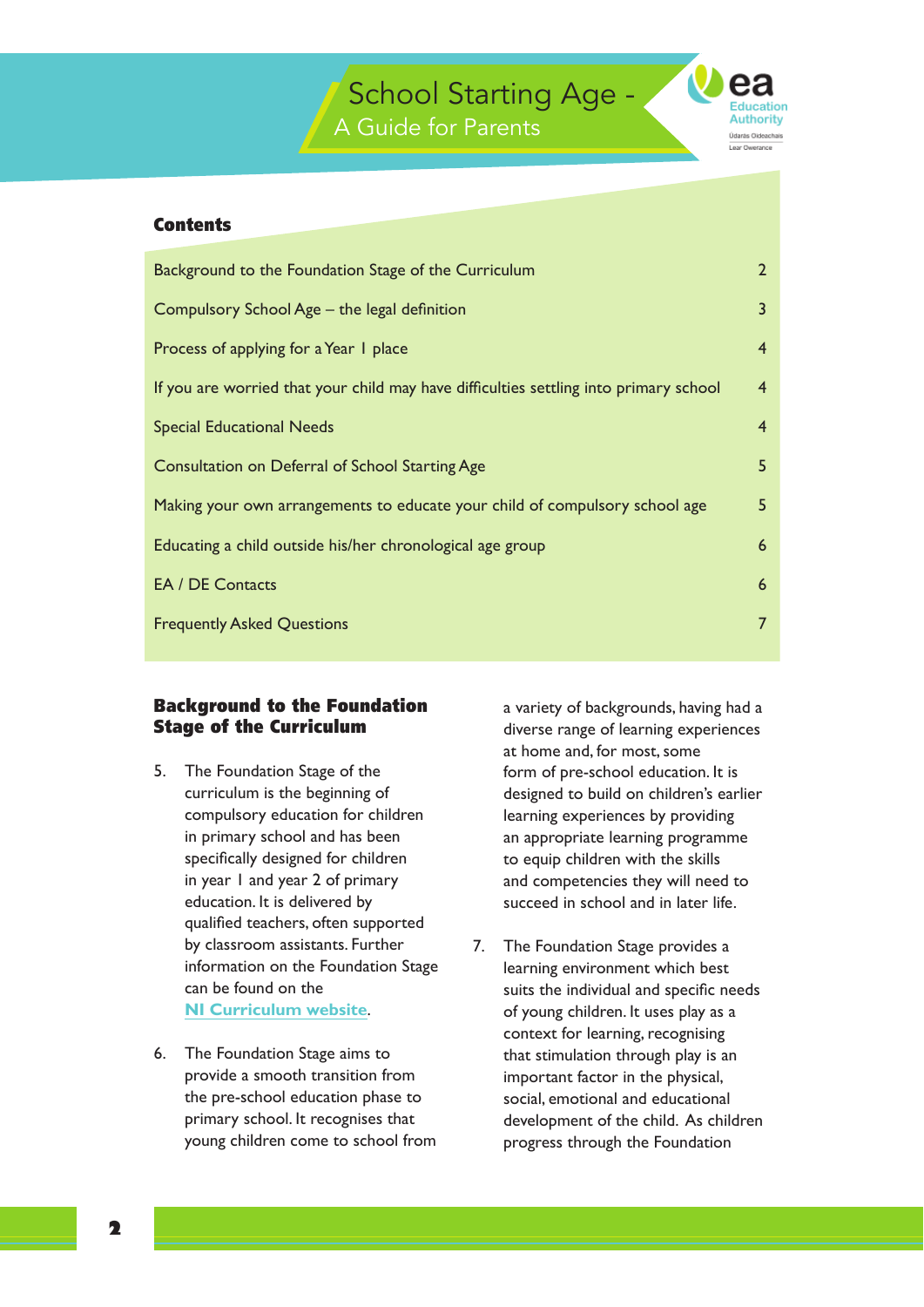**Education** Authority darãs Oideachais

Stage, they are introduced to more formal learning, particularly the development of literacy and numeracy skills, at a pace that takes account of their age and level of development.

8. The Chief Inspector's Report (2012-14) found that of the Foundation Stage lessons evaluated, 84% were good, very good or outstanding. In general, the report found that 'play-based and other learning activities facilitated well, the development of early literacy and numeracy skills'.

#### Compulsory School Age – the legal definition

 of the September of that year. **In this**  9. Compulsory school age is governed by Article 46 of the Education and Libraries (Northern Ireland) Order 1986. Children who have reached the age of 4 on or before 1st July will start primary school at the beginning **document, we describe the year group of children starting school together as the 'chronological age group'.** 

#### **Some examples:**

- A child born on 1 September 2010 would start school on 1 September 2015 aged 5 years.
- 2: A child born on 1 July 2011 would start school on 1 September 2015 aged 4 years and 2 months.
- 3: A child born on 2 July 2011 would start school on 1 September 2016 aged 5 years and 2 months.
- 10. The legislative provisions for starting school and funded pre-school education places include the following:
	- i. **Article 45 of the Education and Libraries (Northern Ireland) Order 1986**

explains the duties of parents to educate their children. It states that the parent of every child of compulsory school age shall cause him/her to receive full time education suitable to his/ her age, ability, aptitude and to any special educational needs he/she may have, either by regular attendance at school or otherwise.

- compulsory school age. ii. **Schedule 13 to the 1986 Order** provides for the enforcement of Article 45 as to the education of children of
- iii. **Article 46** and **46a of the Education and Libraries (Northern Ireland) Order 1986** defines compulsory school age and the chronological age for transfer to post-primary school.
- iv. **Article 17(8) of the Education (Northern Ireland) Order 1998** defines the age range of children eligible to apply for a funded pre-school education place.
- v. **Part III of the Education (Northern Ireland) Order 1997** determines the arrangements for open enrolment.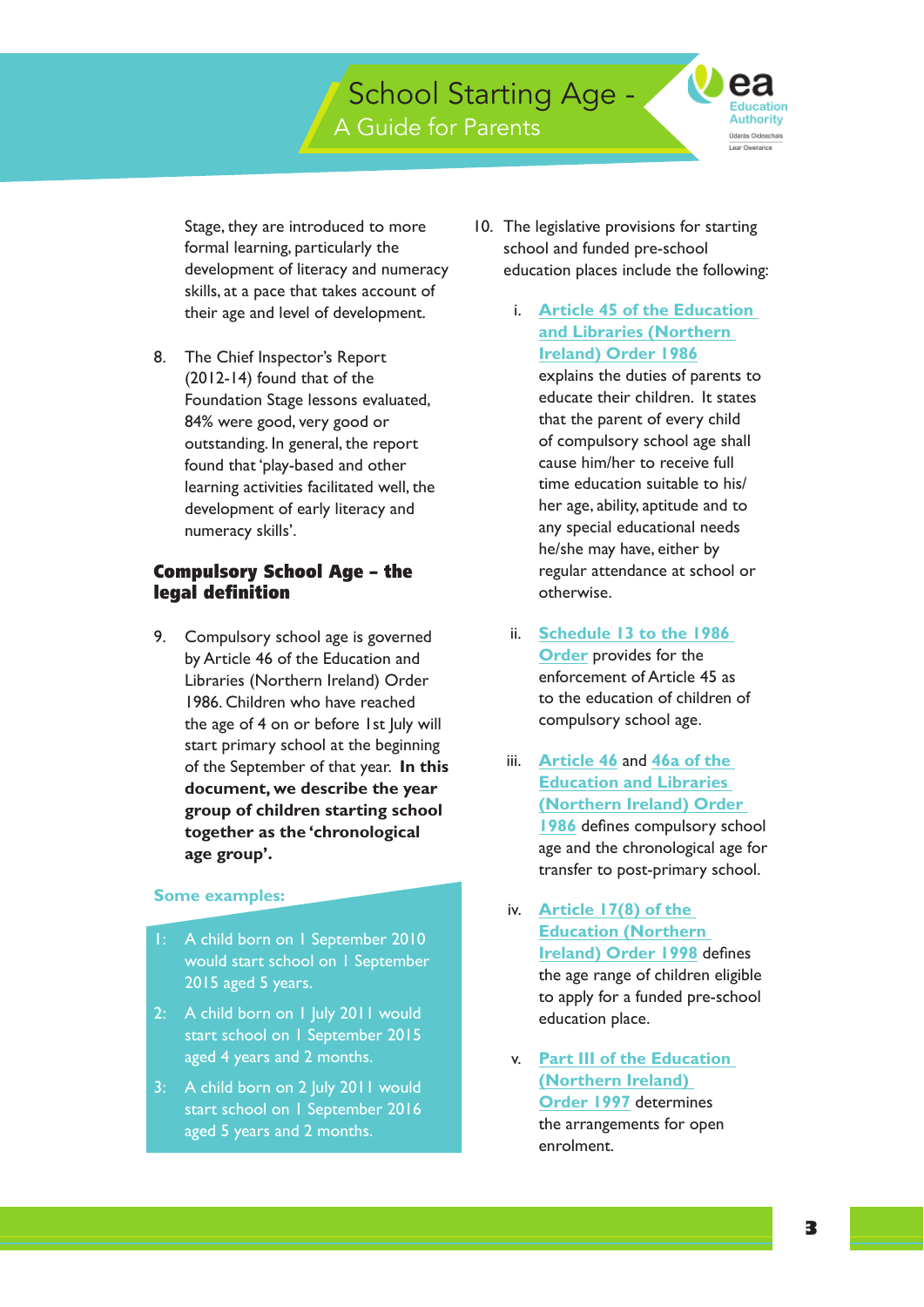**Education** Authority darãs Oideachais

### Process of applying for a Year 1 place

11. Application forms for Year 1, information on the admissions process and the admissions criteria of each school can be downloaded from the EA website

 library. This information will be for applications. You are advised to is recorded on the application form. (**www.eani.org.uk/**) or can be viewed at any primary school or published online and in hard copy six weeks before the closing date list at least four schools, in order of preference, on the application form and ensure all information relevant to the admissions criteria of each school You should return the application form to the Principal of your first preference school.

 to your second preference school. 12. Each school has a maximum admissions number determined by the Department of Education. In the event of the number of applications being greater than the admissions number, the Board of Governors of the school will apply the school's published admissions criteria to determine which children will be offered places. If your child is not accepted into your first preference school, your application will be sent This process will be repeated until your child is accepted by a school or the preferences are exhausted. In the unlikely event that your child is not offered a place, the EA will advise you of those schools in which places are still available and ask you which of

these schools you wish your child to attend.

## If you are worried that your child may have difficulties settling into primary school

- 13. The Department of Education issued guidance on 14 April 2015 on "**Induction and Transition to Year 1 of Primary School**". It noted that primary schools may need to put in place different arrangements for induction and transition to Year 1 to take account of the individual circumstances of children, including any special educational needs they may have.
- 14. If you have any concerns or feel that your child would need additional arrangements in order for him/her to settle into primary school, please contact the Principal of the primary school you wish your child to attend.

## Special Educational Needs

- some stage in their school career. 15. A number of children may have special educational needs (SEN) at The needs of most pupils will be met in mainstream schools and without a statutory **SEN assessment or statement**. However, in certain cases the child's needs may be such as to require a statement of SEN.
- 16. Children with SEN, including those with statements, should, wherever appropriate and taking into account the wishes of their parents, be educated alongside their peers in mainstream schools.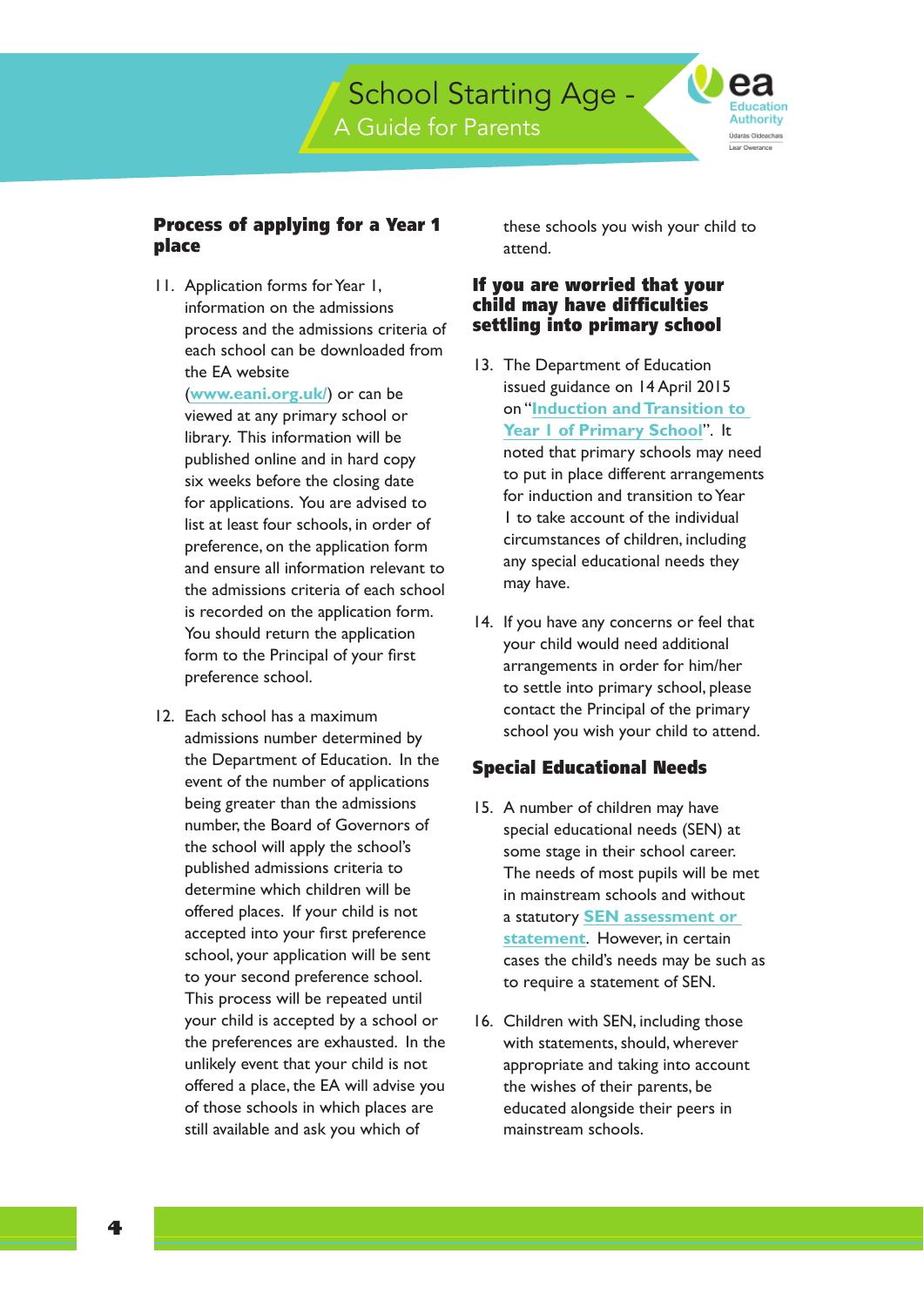**Education** Authority arás Oideachais

 support to schools and parents. 17. If you have any concerns or feel that your child may have SEN, please contact the Education Authority's **Special Education Service** which provides advice, information and

## Consultation on Deferral of School Starting Age

 circumstances. A summary of the on the **DE website**. The Minister come forward as soon as possible. As 18. The Department consulted in 2014/15 on proposals to give parents the option to defer their child's school starting age in exceptional results of the consultation is available has decided that legislation to bring forward a process of application for deferral of school starting age will **not** proceed at this time. However, he remains keen for legislation to such, parents currently do **not** have the option of applying to defer school starting age.

#### compulsory school age Making your own arrangements to educate your child of

19. Parents have a duty to ensure that their child receives a suitable full-time education when he/she reaches compulsory school age. The most common way that parents do this is by sending their child to

school. However, parents can decide to make their own arrangements outside the formal school system. If parents decide to make their own arrangements to educate their child, they have a duty to ensure that their child receives an efficient full-time education "suitable to his age, ability and aptitude and to any special educational needs he may have...". If at any stage it appears to the EA that a parent is not meeting this duty, the EA will write to the parents asking them to demonstrate that their child is receiving suitable education.

- starting school. The child would not 20. If a parent who has educated their child of compulsory school age outside of a school setting subsequently decides that the child should attend school, the parents should contact the Principal of the school they would like their child to attend.We would advise parents to do this well in advance of the child be placed in primary school via the normal admissions process.
- 21. Provided the school has room to admit the child within its enrolment number<sup>1</sup>, a parent could apply for his/ her child to enter its chronological age group.

1. Each

 to Year 1. The enrolment number is the number it can have enrolled across all year school is given an admissions number and an enrolment number. For a primary school, the admissions number is the number it can admit groups. Children with a statement or admitted on appeal are supernumerary.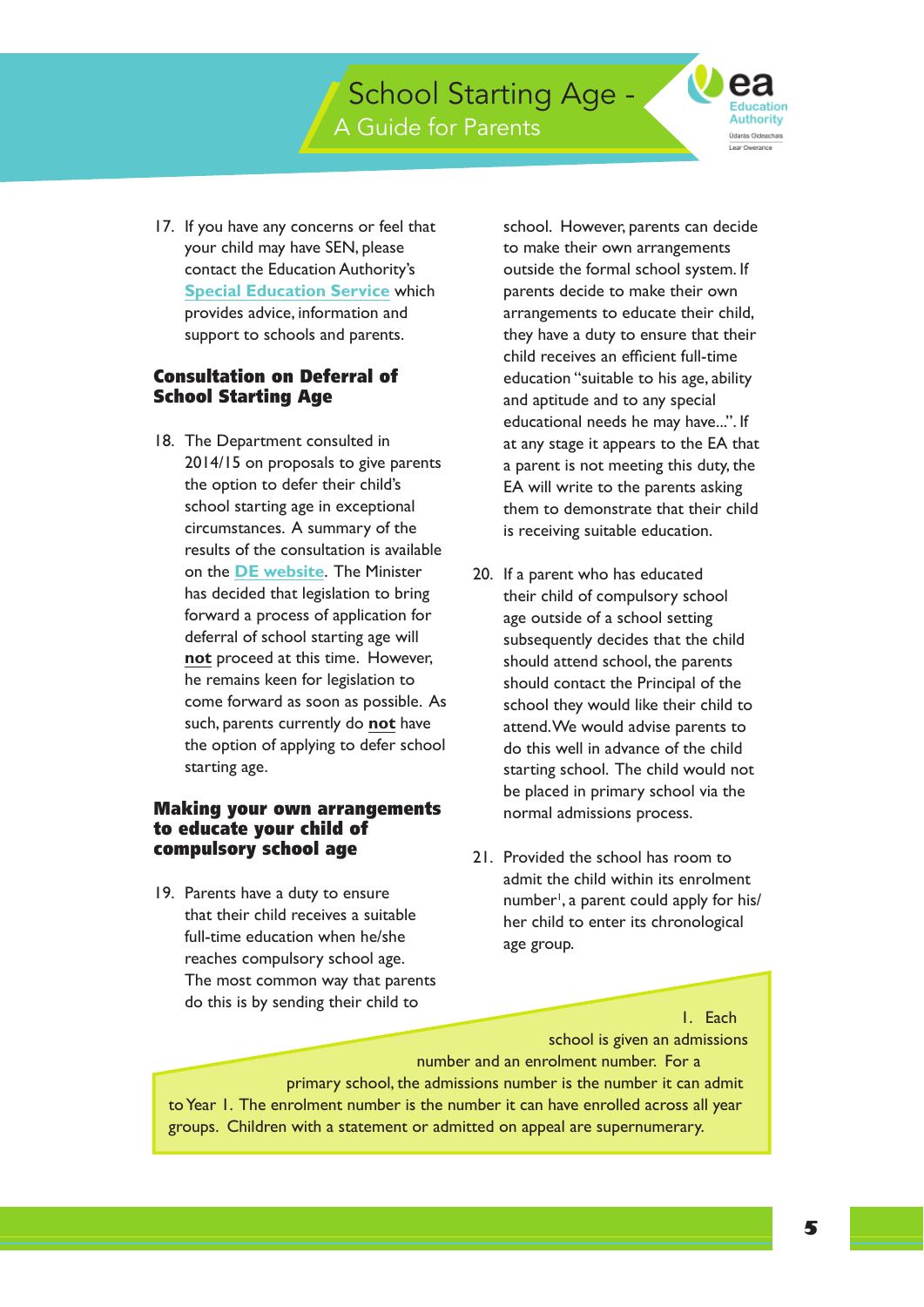

#### Educating a child outside his/her chronological age group

- 22. In exceptional cases, it may be in the child's best interests to be educated outside his/her chronological age group. Some children may 'skip' a year and join a more advanced year group; other children may repeat a year; For example, some children whose first language is not English, being educated for a period with a year group below their chronological age may be in their best interests.
- 23. The decision either to retain a child in a class **outside** his/her chronological age group or to move a child **into** his/ her chronological age group is made by the Board of Governors, taking into account the parent's views, with advice from the Principal and with

regard to advice received from the EA.The Department recommends that primary school Principals should review all such cases annually. However, the Department recognises that every case is different and needs to be looked at on its own merits. The best interests of the child are paramount.

 normal time. **At all times, the best**  24. In relation to transfer from primary to post-primary, the Board of Governors will have to consider at an appropriate stage, whether a child being educated outside his/her chronological age group should transfer a year later or a year earlier than normal or whether he/she should transfer at the **interests of the child should be central to the decision making process.** 

#### EA / DE Contacts

25. If you have any questions on this guidance please contact the following email address or telephone number:

#### **a. Education Authority:**

| prence McCawi | em   |
|---------------|------|
|               | Tel: |

 $T_{\mathsf{P}}$ 

 Florence McCaw email: **Florence.McCaw@eani.org.uk**  028 9056 6981

#### **b. Department of Education:**

| Dale Heaney |  |
|-------------|--|
|             |  |

email: de.curriculumpolicyteam@deni.gov.uk 028 9127 9402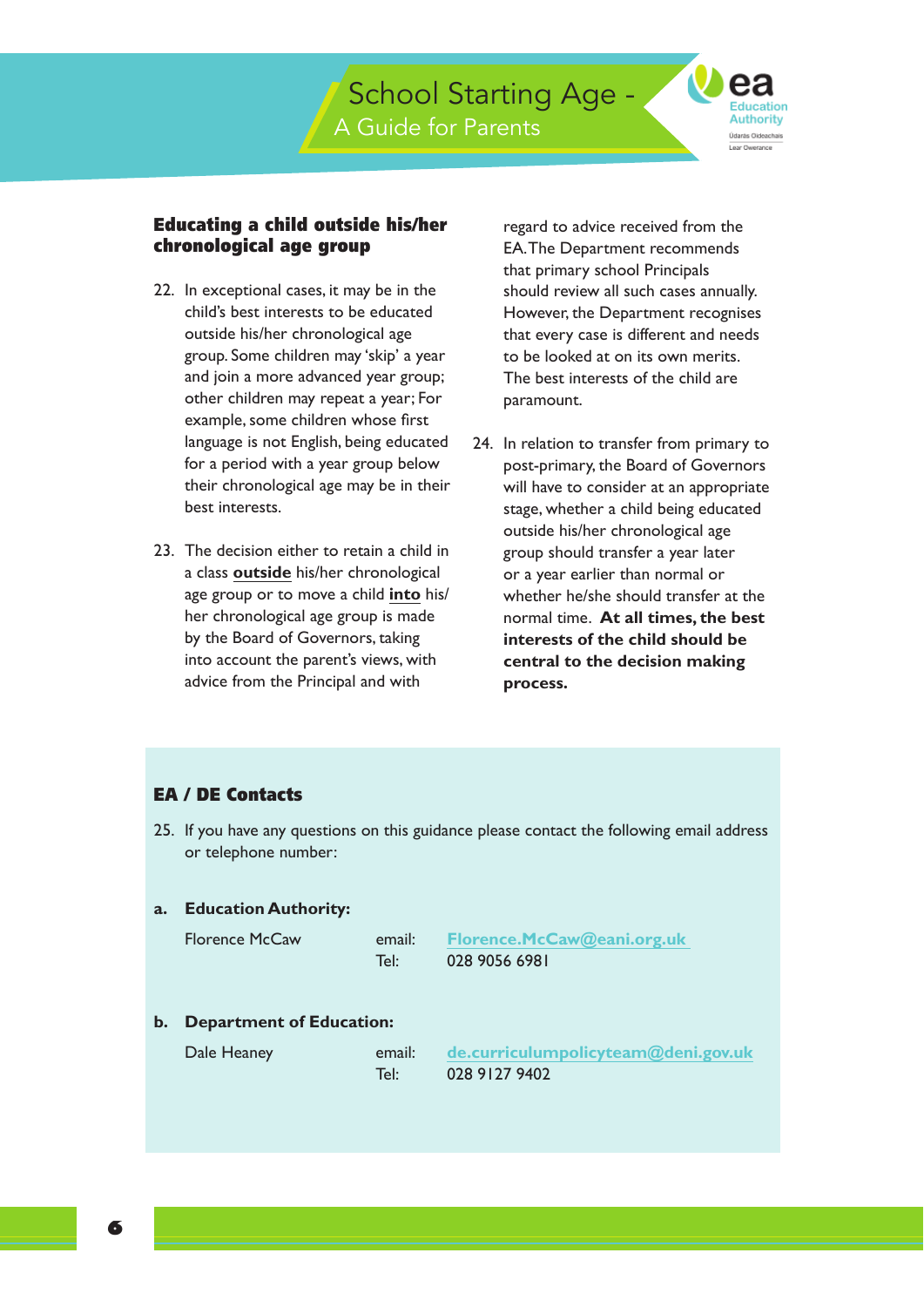

## Frequently Asked Questions

#### **O**I: **Is there a process of deferring my child's school starting age?**

No, there is no current process to defer a child's school starting age.

**Q2: Q2: Can my child stay in a funded pre-school education setting for another year instead of starting school at age 4?** 

> No, a child over compulsory school age is not entitled to a funded pre-school education place.

**Q3: Some parents have had experience of "holding their child back" for a year until they felt he/she was ready for school – how did they do this?** 

> The EA is aware of a small number of parents who for various reasons felt their children were not ready to start school and decided to make their own arrangements to educate their children instead of sending them to school.

In such cases, we would strongly advise parents to discuss any concerns they may have about their child's readiness to start school with the Principal of the school they intended applying to. If the child is starting school later than normal, the Principal should only admit the child if the school has spare capacity within its enrolment number<sup>2</sup>. At all times, you must be aware that the law requires that every child of compulsory school age should receive full-time education "suitable to his age, ability, aptitude and to any special educational needs he may have, either by regular attendance at school or otherwise".

 to Year 1. The enrolment number is the number it can have enrolled across all year 2. Each school is given an admissions number and an enrolment number. For a primary school, the admissions number is the number it can admit groups. Children with a statement or admitted on appeal are supernumerary.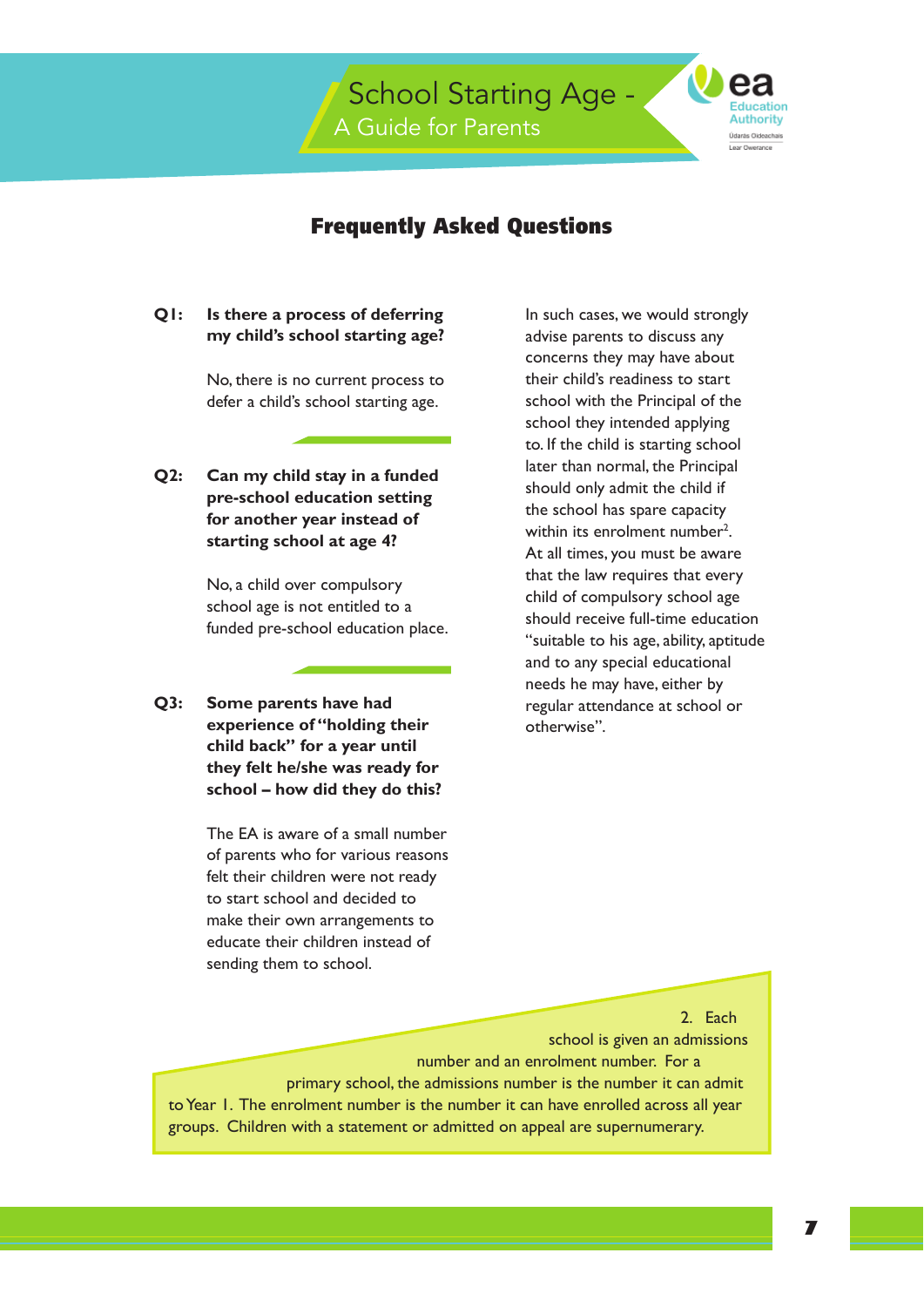A Guide for Parents

School Starting Age -

**Education** Authority .<br>Idarãs Oideachais Lear Dwerance

**O4: If I make my own arrangements to educate my child for a year when he/she would normally have been in Year 1, what year would he/ she enter if I enrol him/her in a primary school the following September?** 

> In this case, you would complete Form AP1 ("**Application for admission to a primary / post-primary school other than Years 1 and 8**") which is available from the Education Authority website) as your child would be outside the open enrolment process (for Year 1). Your child would be admitted to his/her chronological age group (in this example,Year 2) in primary school.When seeking admission to a school, you should contact the Principal of the school you intend applying to.The Principal can only admit the child if the school has spare capacity within its enrolment number.

 $Q5:$ **If I decided to make my own arrangements to educate my child (in line with the duty of a parent to arrange suitable education) whom should I contact?** 

> We strongly recommend that you contact the Education Authority (EA) as it will be able to provide useful guidance, advice and information. If your child has

 in order that it can be reallocated. already been offered a primary school place, you should inform the Principal of that school that you no longer require the place If at any stage it appears to the EA that you are not providing a suitable education for your child, the EA will write to you, asking you to demonstrate that your child is receiving a full-time education "suitable to his age, ability and aptitude and to any special educational needs he may have...".

**O6: Q6: What are the potential risks of not enrolling my child in school when he/she has reached compulsory school age?** 

> You should consider carefully whether this is the best decision for your child. If you choose not to enrol your child in a school when he/she is of compulsory school age, legislation requires parents to make arrangements for their child's education which are "suitable to his age, ability, aptitude and to any special educational needs he may have, either by regular attendance at school or otherwise".

If you make your own arrangements for your child's education for one year and then intend for your child to be educated with the year group below his/her chronological age, you should be aware that your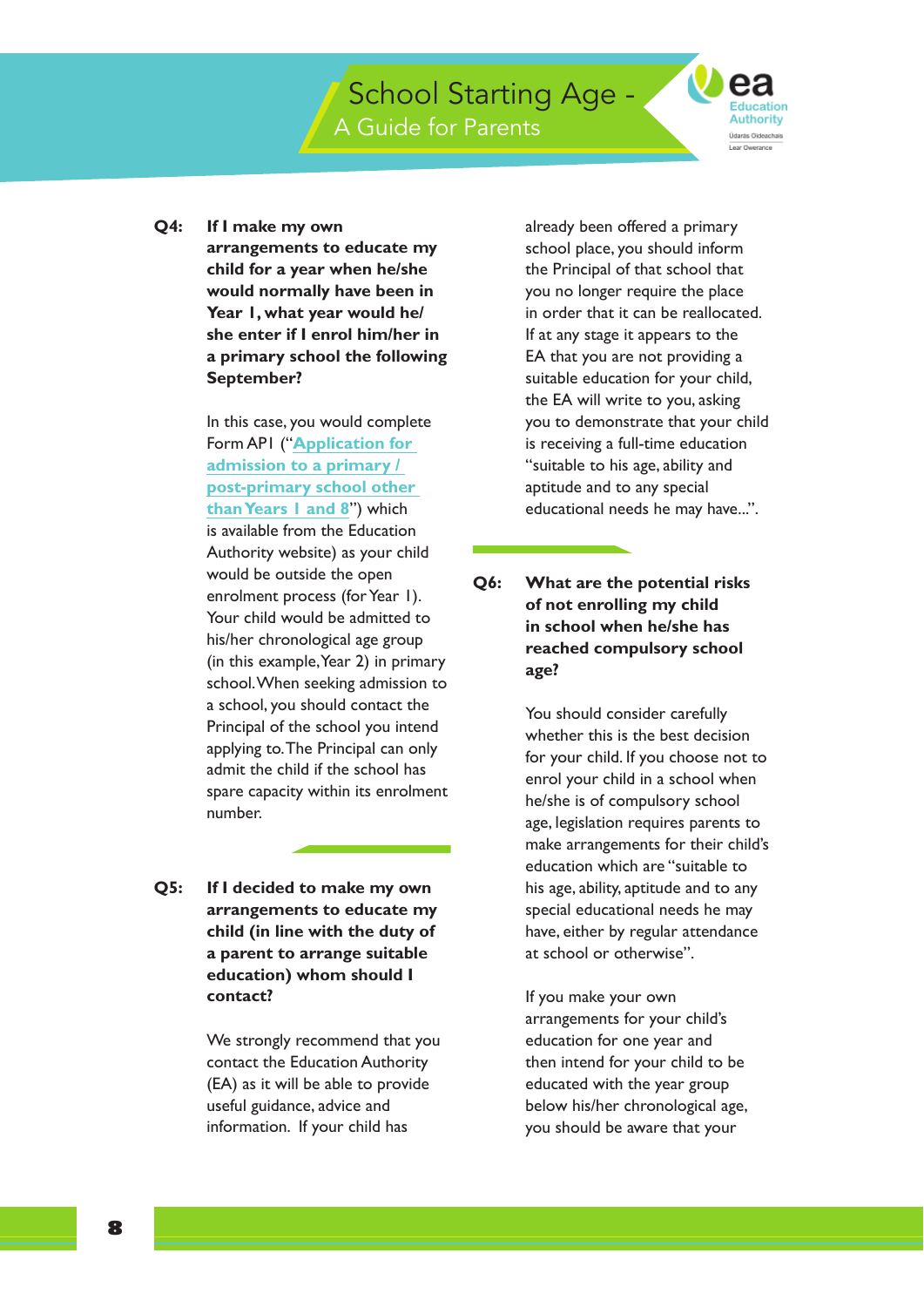A Guide for Parents

School Starting Age -

**Education** Authority .<br>Idarãs Oideachais

child would reach 16 and be legally able to leave school before he/ she had completed GCSEs or equivalent qualifications.

 interests of the child. If you make your own arrangements for your child's education when they would normally be in Year 1 and then seek to enrol them in primary school, your child will be admitted in the first instance to Year 2. After admission, the decision to educate your child outside his/her chronological age group will be made by the Board of Governors, taking into account your views, the advice from the Principal and the views of the EA, in the best

 emotional behaviours in action. You may wish to note that recent research conducted by Ofsted indicated that younger children make significant progress when they learn and play alongside their older early years peers<sup>3</sup>. They benefit from hearing more sophisticated language and seeing personal, social and Such experiences are built on by the teacher (or leader of the playgroup) through the creation of a programme of learning to meet the child's individual needs that extends his/her thinking skills and personal capabilities.

#### $O7:$ **Q7: If my child starts school with his/her peers and is not coping well, what will happen?**

 needed. This will include any All children are individuals and have different needs. For this reason primary schools may need to put in place different arrangements for induction and transition to Year 1 to take account of the individual circumstances of the child and any additional support that is special educational needs they may have. If you are concerned about how your child is settling into school, you should contact his/ her class teacher and discuss what arrangements could be put in place to support him/her.

#### O8: **Q8: Can my child repeat a year in primary school?**

In exceptional circumstances, it is possible for a child to repeat a year of primary school.This is a decision made by the Board of Governors, taking into account your views, with advice from the Principal and the views of the EA and would only be taken where it was in the best interests of the child.

3. Source: Ofsted **https://www.gov.uk/government/publications/teachingand-play-in-the-early-years-a-balancing-act** - 13 July 2015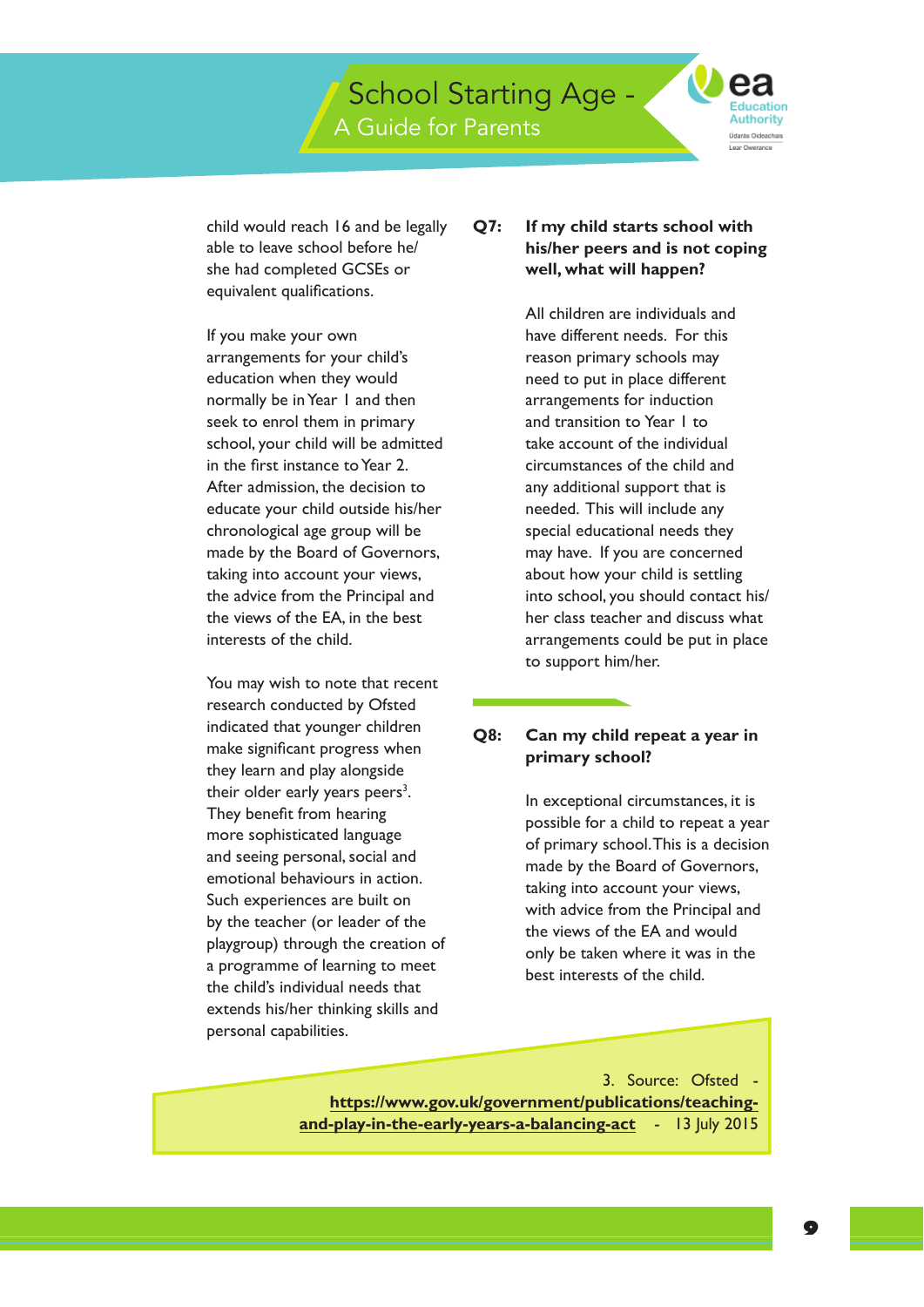A Guide for Parents

School Starting Age -

**Education** Authority .<br>Idarãs Oideachais Lear Dwerance

#### O9: **What happens to a child who repeats a year (e.g. any year of primary school)?**

Where a child is being taught with pupils a year behind his/her chronological age group, in most cases, the aim should be to seek to re-integrate the child with his/her chronological age group as soon as possible and the Department recommends that primary school Principals should review all such cases annually. However, the Department recognises that every case is different and needs to be looked at on its own merits.The best interests of the child are paramount.

**Q10: My child is awaiting assessment for a statement of special educational needs. Should I apply for a primary school place for him/her or wait for the statement?** 

> You should apply for a primary school place for your child. If the assessment results in your child receiving a statement, the statement will specify the type of school or other institution which the EA considers would be appropriate to your child's needs. If you find that you do not need the primary school place, you should inform the Principal of the school as soon as possible.

**Q11: My child doesn't have a statement of special educational needs but has some additional needs.What will happen when he/she begins primary school?** 

> Primary schools are ideally placed to provide support to children with a range of needs. If you have any concerns over how your child will be supported in primary school you should speak to the Principal of the school your child will attend.

A child over compulsory school age is not entitled to a funded pre-school education place, even if he/she has some additional needs. There is no legislative provision for deferring the normal age of starting school, except where the child's statement of special educational needs has determined that this is necessary. It may also be helpful to visit a number of schools to decide which school would be best placed to support your child.

## **Q12: What if I choose to send my child to an independent school when they are of compulsory school age?**

An independent school is a school at which full-time education is provided to pupils of compulsory school age (ages 4–16) that is not grant-aided by the Department. They may also admit children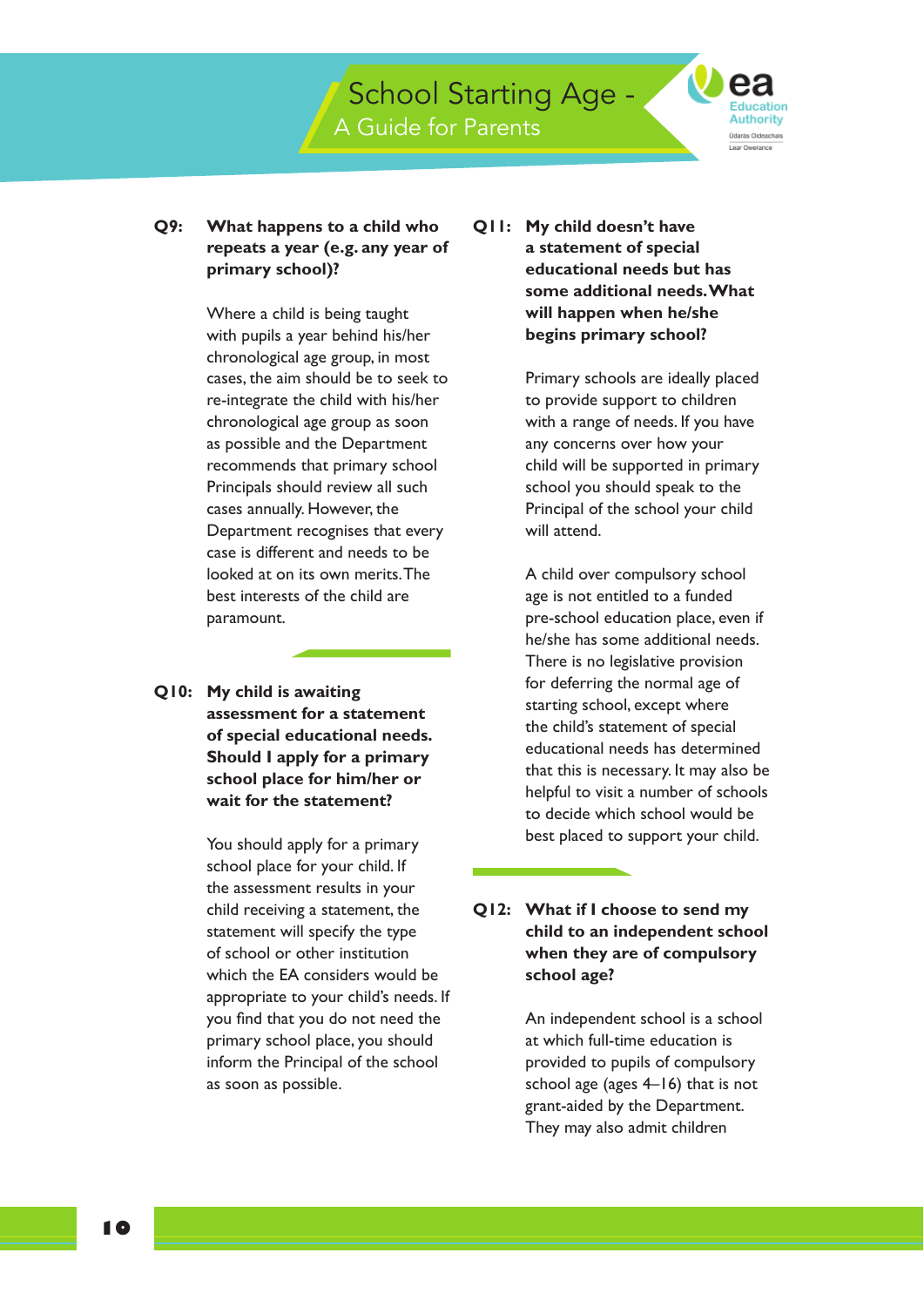$\boldsymbol{O}$ **Education Authority** Údarás Oideachais Lear Owerance

under 4 or over 16.These schools are not obliged to cover the statutory curriculum.

If you choose to send your child to an independent school, you should contact the school directly to arrange for their enrolment as these schools are outside the open enrolment process operated by the Education Authority for entry to Year 1.